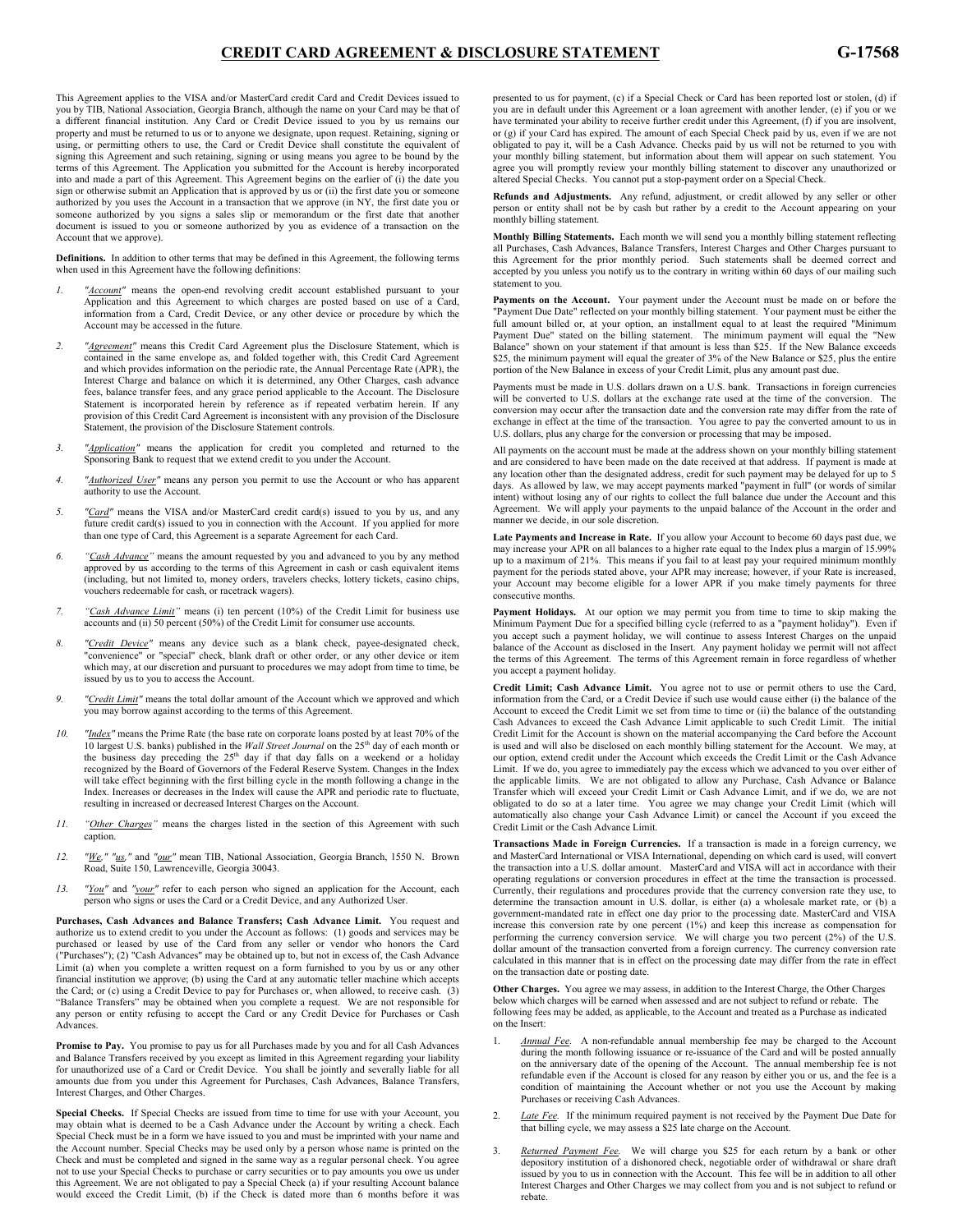- 4. *Cash Advance Fee.* If you request a Cash Advance, in addition to the Interest Charge which will accrue on the Cash Advance, you agree to pay a fee of three percent (3%) of the amount of the Cash Advance subject to a minimum fee of \$10.00.
- 5. *Balance Transfer Fee*. If you request a Balance Transfer, in addition to the Interest Charge which will accrue on the balance transfer, you agree to pay a fee of three percent (3%) of the amount of the Balance Transfer subject to a minimum fee of \$10.00
- 6. *Pay-by-Phone.* If you request an agent assisted payment be made to your Account through an electronic funds transfer, you agree to pay a fee of \$10 in addition to the amount of the payment.
- 7. *International Transactions Fee.* Two percent (2%) of the U.S. dollar amount of the transaction converted from a foreign currency.
- 8. *Supplemental Convenience Requests* If you request supplemental copies of billing statements, you will be charged \$5 for each. We will not assess you this fee if you request a billing statement for a billing error/inquiry that you may assert against us under applicable law. If you request expedited delivery of a Card, you will be charged \$25. If you make any other Supplemental Convenience Requests, you agree to pay our reasonable charges for such request in effect at that time.

**Termination; Default.** We may reduce the Credit Limit or terminate your ability to receive further credit under this Agreement at any time without notice. You may terminate your ability to receive further credit under this Agreement by giving us notice of termination and returning to us all Cards and Credit Devices. Termination by you will be effective on the date we receive written notice from you along with the Cards and Credit Devices (unless they are lost or stolen, in which case you agree to sign an affidavit to that effect and stating that no credit received after the date of loss or theft was authorized by you).

You will be in default under this Agreement if any of the following events occur: (1) you fail to make the required payment when due; (2) you fail to perform or abide by any of your agreements or obligations under this Agreement or any other loan agreement you have with us; (3) you become insolvent (meaning your liabilities exceed your assets or you are unable to pay your debts as they become due); (4) any action is taken by or against you under any bankruptcy or insolvency laws; (5) any attachment or garnishment proceedings are initiated against you; (6) you die or are declared incompetent; (7) we, in good faith, believe the prospect of your payment or performance under this Agreement is impaired; or (8) you fail or refuse to provide current financial information to us when we request it.

On any termination or default, regardless of any unused credit you may have under the Account, all amounts you owe under the Account and this Agreement will become immediately due and payable in full. You must also return to us all Cards and Credit Devices issued to you in connection with the Account. Termination or default shall not release you from any obligation you have incurred under this Agreement. After termination or default, your obligations and our rights under this Agreement shall remain effective until the entire outstanding balance of the Account is paid in full.

**Attorneys Fees and Costs.** To the extent permitted by law, you agree to pay our attorneys fees and other costs we incur if you are in default and we hire an attorney who is not our salaried employee to collect amounts you owe under the Account and this Agreement. Amounts you owe for attorneys' fees will be added to the outstanding balance of the Account as a Purchase whether or not your right to receive credit has terminated or you are in default.

**Amendment to this Agreement.** This Agreement, and the terms of the Account, may be amended by us if we send you written notice of the amendment prior to its effective date as required by law. As of the amendment's effective date, the change in terms will apply to the entire outstanding balance of the Account as well as Purchases made and Cash Advances and Balance Transfers received after the effective date of the amendment. If you do not agree to the amendment, your only option is termination under this Agreement.

**Venue and Jurisdiction of Lawsuits.** The parties agree, consent and contract that the venue and jurisdiction of any lawsuit brought by TIB, National Association to enforce this agreement or collect any sum or sums of money due and owing under this agreement shall be in Dallas County, Texas or any county contiguous to Dallas County, Texas.

The parties further agree that any action or cross action brought by a cardholder against TIB, National Association. regarding this contractual agreement shall be brought in Dallas County, Texas or any county contiguous to Dallas County, Texas.

**Governing Law; Severability.** You agree that your obligations under this Agreement represented by charges to the Account are contracted for and become binding when the sales drafts, credit card slips, or other Credit Devices are accepted by us and we cause the holders of the same to be paid. You agree that these events occur in Georgia. This Agreement is subject to federal law and, to the extent not preempted by federal law, the laws of the State of Georgia (except to the extent that this Agreement can and does vary from such rules or laws), without regard to conflict of laws principals. If any provision of this Agreement conflicts with the law, you agree the provision will be viewed as if it was amended to comply with the law. If that is not possible, then only the provision that conflicts with the law will be deleted. The remaining provisions of this Agreement will remain effective.

**Credit Reports.** You agree that we may obtain consumer credit reports from one or more credit reporting agencies or others in connection with opening or maintaining the Account, increasing the Credit Limit under the Account, or making any extension of credit to you under the Account. We may also ask you for additional information in connection with the Account and request credit reports to verify your current credit standing. You agree that we may release information to others, such as credit reporting agencies, regarding the status and history of the Account. However, we are not obligated to release any such information unless required by law.

We may report information about your Account to credit bureaus. Late payments, missed payments, or other defaults on your Account may be reflected in your credit report. If you believe that we have furnished any inaccurate information relating to your Account to any consumerreporting agency, you may notify us by phone or mail at 1-800-367-7576; Card Service Center, PO Box 569120, Dallas, TX 75356. To help us respond to your notification, include your account number, Social Security Number, the name of the consumer-reporting agency reflecting the inaccurate information, and an explanation of why you believe the information is inaccurate. You understand that you may also contact the appropriate consumer-reporting agency directly at the appropriate address and toll-free number: Equifax, P.O. Box 740241, Atlanta, GA 30374, 800.685.1111; Trans Union, P.O. Box 1000, Chester, PA 19022, 800-916-8800; or Experian, P.O. Box 2002, Allen, TX 75013, 888.397.3742.

**Change in Marital Status.** A change in marital status between any of you will not affect the individual liability of any of you under this Agreement. Your liability for debt incurred after a change in status does not end until all Cards and Credit Devices are returned to us, even if you give us notice of the change in status and notice that further use by any person is unauthorized.

**Notices.** Notices given under this Agreement or relating to the Account will be effective only if given in writing to us at TIB, National Association, P.O Box 569120, Dallas, Texas 75356-9120, and to you at your last address shown on our records. You agree to notify us immediately if your address changes from that shown on the application you submitted in connection with opening the Account.

**Liability for Unauthorized Use.** If any Card is lost or stolen or otherwise may be used without your permission (express or implied), you must immediately notify us orally or in writing at the following phone number or address: 1-800-367-7576 or at TIB, National Association, P.O Box 569120, Dallas, Texas 75356-9120. If unauthorized use of a Card occurs before you notify us of the loss, theft or unauthorized use, you may be liable up to a maximum amount of \$50. If unauthorized use of a Credit Device occurs, you may be liable for all of the unauthorized use.

State Law Disclosures. CA Residents: Interest is compounded on unpaid Interest Charges on Purchases, Cash Advances and Balance Transfers. MD Residents: You have the right under Section 12-510 of the Commercial Law Code to the status of your Account. NJ Residents**:** Because certain provisions of this Agreement are subject to applicable laws, they may be void, unenforceable or inapplicable in some jurisdictions. None of these provisions, however, is void, unenforceable or inapplicable in New Jersey.

### **YOUR BILLING RIGHTS - KEEP THIS NOTICE FOR FUTURE USE**

**This notice tells you about your rights and our responsibilities under the Fair Credit Billing Act.**

#### **What to do if you find a mistake on your statement.**

If you think there is an error on your statement, write to us at TIB, National Association, Attn: Dispute Department, 1550 North Brown Road, Suite 150, Lawrenceville, GA 30043 as soon as possible.

In your letter, give us the following information:

- Account information: Your name and Account number.
- Dollar amount: The dollar amount of the suspected error.
- Description of problem: If you think there is an error on your bill, describe what you believe is wrong and why you believe it is a mistake.

You must contact us within 60 days after the error appeared on your statement and at least 3 business days before an automated payment is scheduled, if you want to stop payment on the amount you think is wrong.

You must notify us of any potential errors in writing. You may call us, but if you do we are not required to investigate any potential errors and you may have to pay the amount in question.

# **What will happen after we receive your letter.**

# **When we receive you letter, we must do two things:**<br>1. Within 30 days of receiving your letter, we

- Within 30 days of receiving your letter, we must tell you that we received your letter. We will also tell you if we have already corrected the error.
- 2. Within 90 days of receiving your letter, we must either correct the error or explain to you why we believe the bill is correct.

While we investigate whether or not there has been an error, we cannot try to collect the amount in question, or report you as delinquent on the amount. The charge in question may remain on your statement, and we may continue to charge you interest on that amount. While you do not have to pay the amount in question, you are responsible for the remainder of your balance. We can apply any unpaid amount against your credit limit.

#### **After we finish our investigation, one of two things will happen:**

- 1. If we made a mistake: You will not have to pay the amount in question or any interest or other fees related to that amount.
- 2. If we do not believe there was a mistake: You will have to pay the amount in question, along with applicable interest and fees. We will send you a statement of the amount you owe and the date payment is due. We may then report you as delinquent if you do not pay the amount we think you owe.

If you receive our explanation but still believe your bill is wrong, you must write to us within 10 days telling us that you still refuse to pay. If you do so, we cannot report you as delinquent without also reporting that you are questioning your bill. We must tell you the name of anyone to whom we reported you as delinquent, and we must let those organizations know when the matter has been settled between us.

If we do not follow all of the rules above, you do not have to pay the first \$50 of the amount you question even if your bill is correct.

### **Your rights if you are dissatisfied with your credit card purchases.**

If you are dissatisfied with the goods or services that you have purchased with your Credit Card, and you have tried in good faith to correct the problem with the merchant, you may have the right not to pay the remaining amount due on the purchase. To use this right, all of the following must be true:

- 1. The purchase must have been made in your home state or within 100 miles of your current mailing address, and the purchase price must have been more than \$50. (Note: Neither of these are necessary if your purchase was based on an advertisement we mailed to you, or if we own the company that sold you the goods or services.)
- 2. You must have used your credit card for the purchase. Purchases made with cash advances from an ATM or with a check that accesses your credit card account do not qualify.
- 3. You must not yet have fully paid for the purchase.

If all of the criteria above are met and you are still dissatisfied with the purchase, contact us in writing at TIB, National Association, Attn: Dispute Department, 1550 North Brown Road, Suite 150, Lawrenceville, GA 30043.

While we investigate, the same rules apply to the disputed amount as discussed above. After we finish our investigation, we will tell you our decision. At that point, if we think you owe an amount and you do not pay, we may report you as delinquent.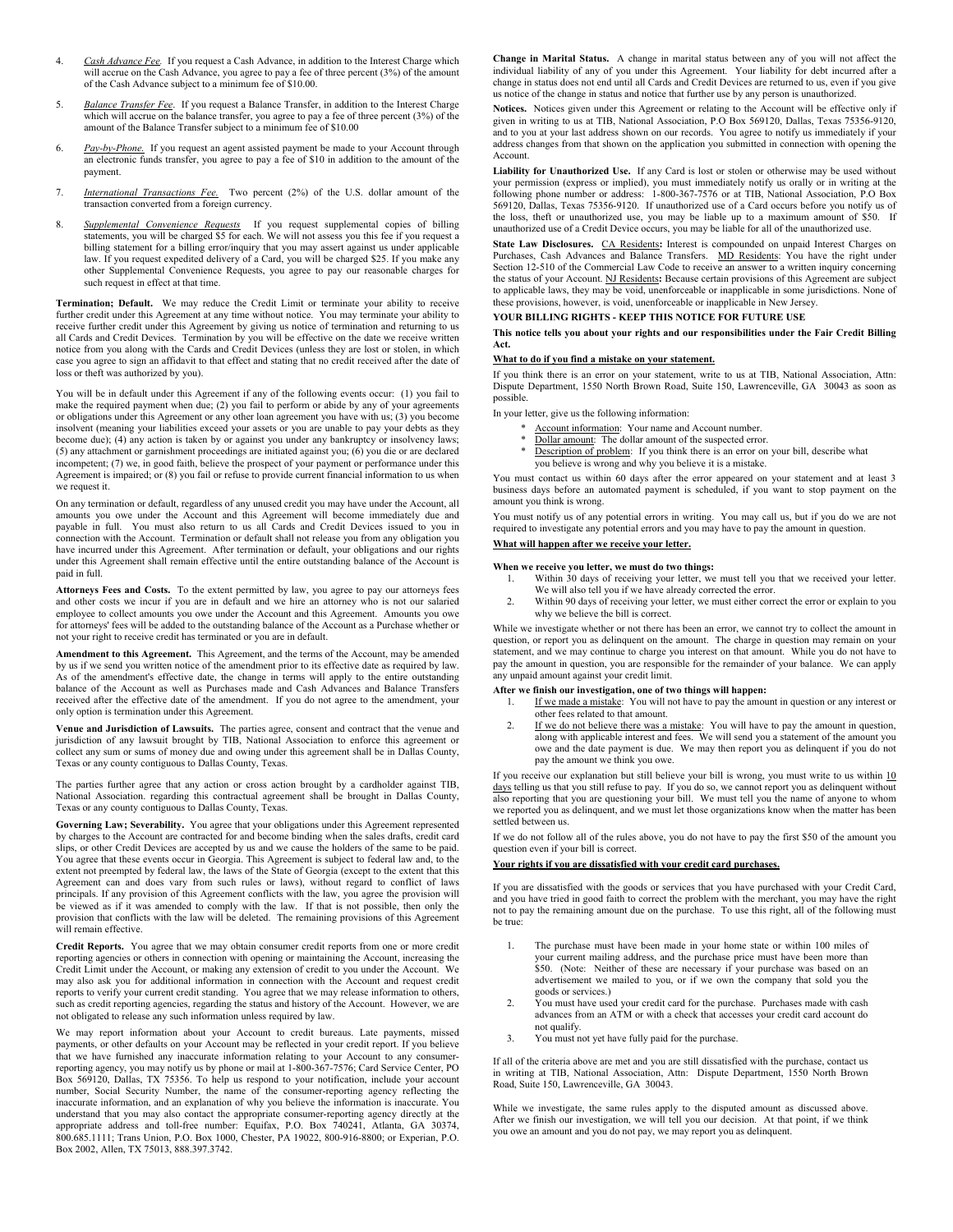## **DISCLOSURE STATEMENT**

| <b>Classic Cards</b>                                                                             |                                                                                                                                                                                                                                                                                                  |
|--------------------------------------------------------------------------------------------------|--------------------------------------------------------------------------------------------------------------------------------------------------------------------------------------------------------------------------------------------------------------------------------------------------|
| <b>Interest Rates and Interest Charges</b>                                                       |                                                                                                                                                                                                                                                                                                  |
| <b>Annual Percentage</b><br>Rate (APR) for<br><b>Purchases</b>                                   | $9.90\%$ introductory APR for nine months.                                                                                                                                                                                                                                                       |
|                                                                                                  | After that, your APR will be $19.90\%$ .                                                                                                                                                                                                                                                         |
| <b>APR</b> for Cash<br><b>Advances</b>                                                           | 9.90% introductory APR for nine months.                                                                                                                                                                                                                                                          |
|                                                                                                  | After that, your APR will be 19.90%.                                                                                                                                                                                                                                                             |
| <b>Penalty APR and</b><br><b>When it Applies</b>                                                 | 21.00%.                                                                                                                                                                                                                                                                                          |
|                                                                                                  | This APR may be applied if you allow your Account to<br>become 60 days past due.                                                                                                                                                                                                                 |
|                                                                                                  | How Long Will the Penalty Apply? If your APR is<br>increased for the reason stated above, the Penalty APR will<br>apply until you make three consecutive minimum payments<br>when due.                                                                                                           |
| <b>Paying Interest</b>                                                                           | Your due date is at least 25 days after the close of each<br>billing cycle. We will not charge you any interest on<br>purchases if you pay your entire balance by the due date<br>each month. We will begin charging interest on cash<br>advances and balance transfers on the transaction date. |
| <b>For Credit Card Tips</b><br>from the Consumer<br><b>Financial Protection</b><br><b>Bureau</b> | To learn more about factors to consider when applying for or<br>using a credit card, visit the website of the Consumer<br>Financial Protection Bureau at<br>http://www.consumerfinance.gov/learnmore/.                                                                                           |
| Fees                                                                                             |                                                                                                                                                                                                                                                                                                  |
| <b>Annual Fee</b>                                                                                | None except for Preferred Points which is \$35.                                                                                                                                                                                                                                                  |
| <b>Transaction Fees:</b>                                                                         |                                                                                                                                                                                                                                                                                                  |
| <b>Balance Transfer</b><br>and Cash Advance                                                      | Either \$10 or 3% of the amount of each balance transfer or<br>cash advance, whichever is greater.                                                                                                                                                                                               |
| International<br>Transaction                                                                     | 2% of each transaction in U.S. dollars.                                                                                                                                                                                                                                                          |
| <b>Penalty Fees:</b>                                                                             |                                                                                                                                                                                                                                                                                                  |
| Late Payment                                                                                     | Up to $$25$                                                                                                                                                                                                                                                                                      |
| <b>Returned Payment</b>                                                                          | Up to $$25$                                                                                                                                                                                                                                                                                      |

*The Credit Card Agreement & Disclosure Statement constitutes the Agreement for the Account.*

**How We Will Calculate Your Balance:** We use a method called "average daily balance (including new purchases)." See your account agreement for more details.

**Billing Rights:** Information on your rights to dispute transactions and how to exercise those rights is provided in the account agreement that will be provided to you before you begin using your new card.

The issuer and administrator of the credit card program is TIB, National Association. The information about the cost of the Card described in this table is accurate as of April 1, 2022. This information may change after that date. To find out what may have changed, call us at 800-367-7576 or write TIB, National Association, P.O. Box 569120, Dallas, Texas 75356-9120.